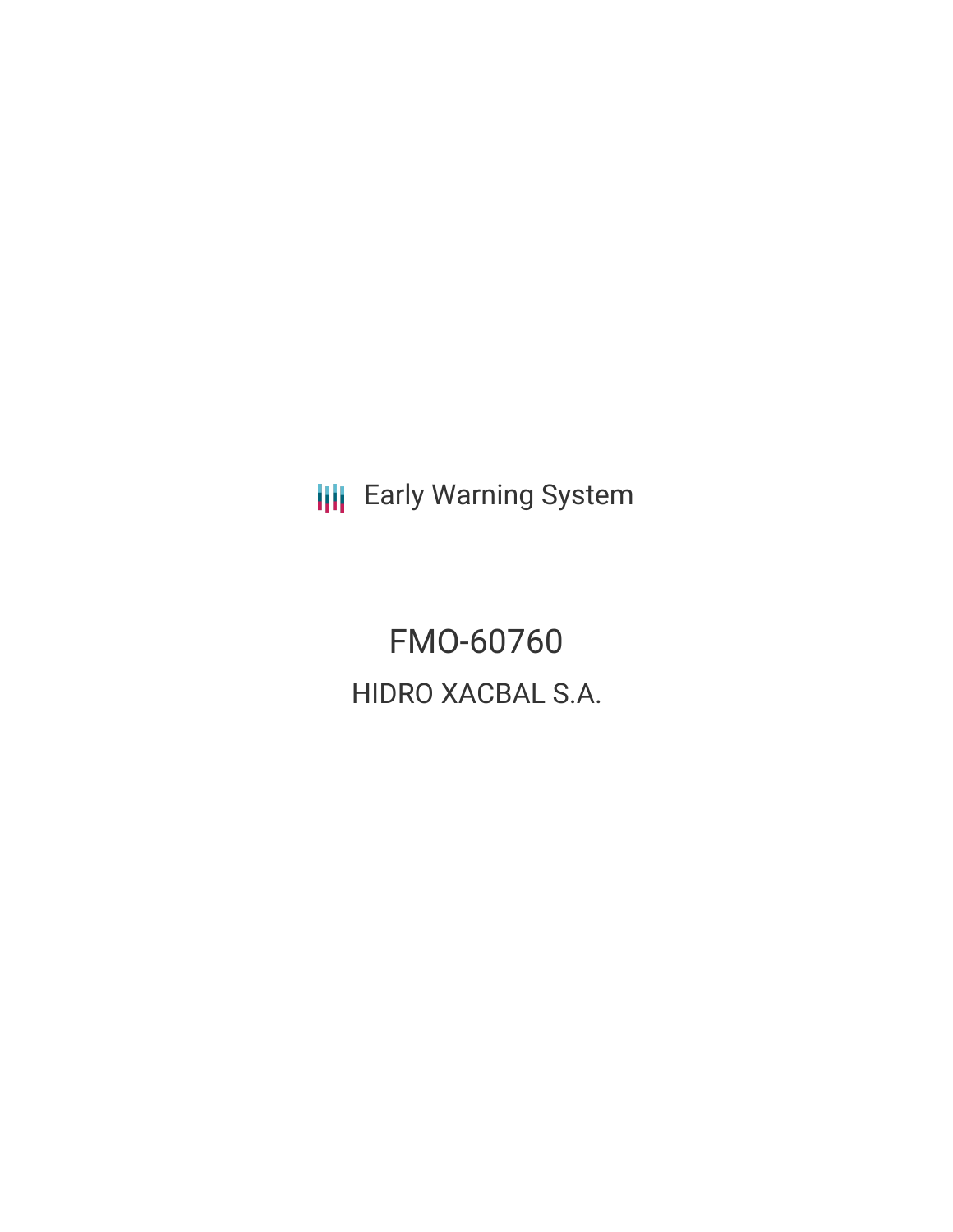

# **Quick Facts**

| <b>Countries</b>               | Guatemala                                     |
|--------------------------------|-----------------------------------------------|
| <b>Financial Institutions</b>  | Netherlands Development Finance Company (FMO) |
| <b>Status</b>                  | Proposed                                      |
| <b>Bank Risk Rating</b>        | A                                             |
| <b>Borrower</b>                | Hidro Xacbal S.A. - Grupo Terra               |
| <b>Sectors</b>                 | Climate and Environment, Construction         |
| Investment Type(s)             | Loan                                          |
| <b>Investment Amount (USD)</b> | \$3.73 million                                |
| <b>Loan Amount (USD)</b>       | \$3.73 million                                |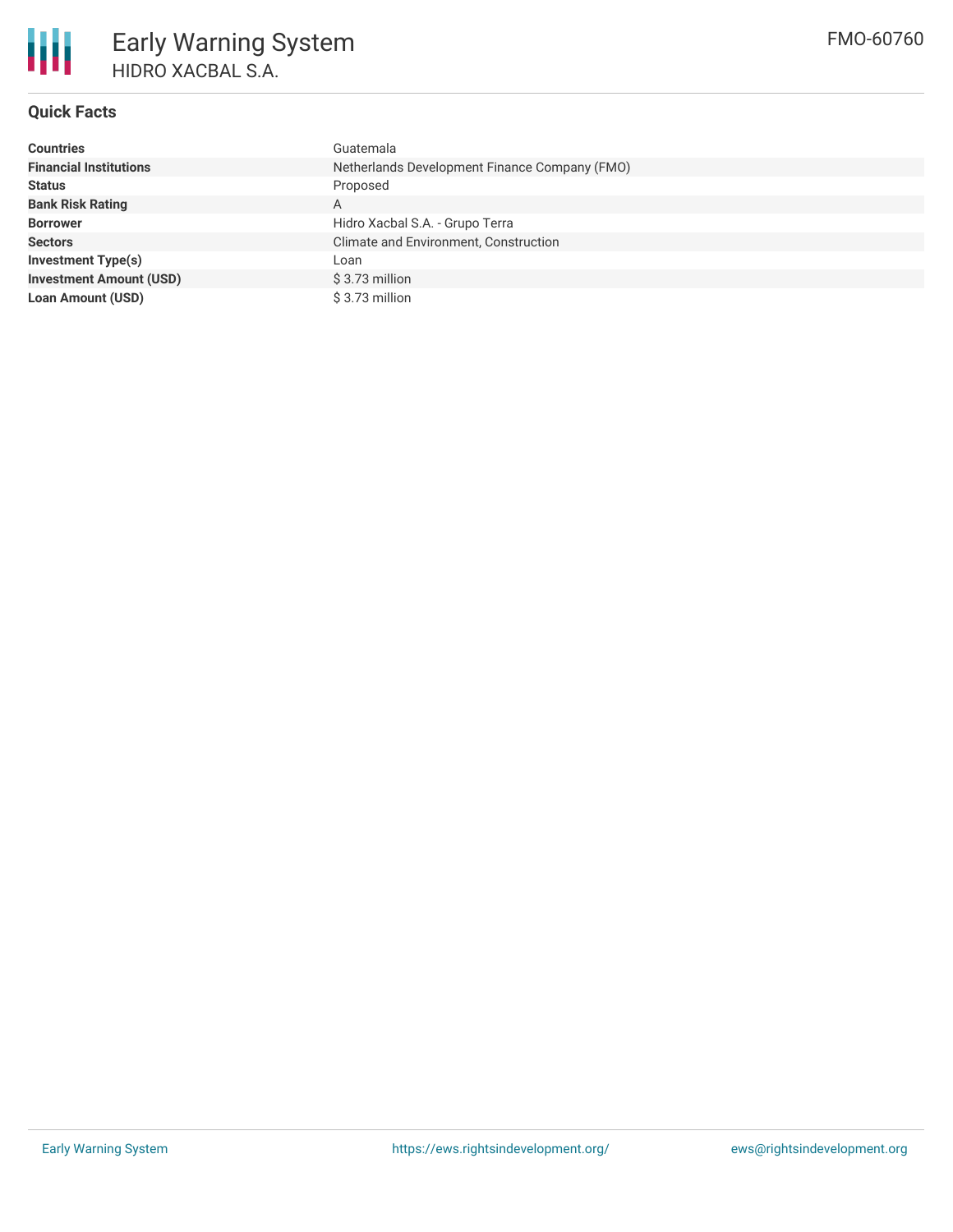## **Project Description**

## WHO IS OUR PROSPECTIVE CLIENT?

Hidro Xacbal has been a client with FMO since 2007 when we signed a 15-year USD 30m senior loan as part of a USD 145.5 syndicated deal with Royal Bank of Trinidad and Tobago as Facility Agent to build and operate a hydro power station in Guatemala. Hidro Xacbal is part of the Grupo Terra group of companies with whom FMO now has 5 transactions in Renewable Energy.

## WHAT IS THE FUNDING OBJECTIVE?

The loan matures in March 2022 with a partial balloon payment of USD 5.8m (FMO portion, total approx. USD 34m). The client asked to extend the loan by 3 years and spread the repayments out per quarter in a linear fashion. One of the current lenders, CABEI has decided to opt out of the extension. FMO, together with DEG and RBC will take over pro-rata a portion of the CABEI exposure. FMO's new exposure will become USD 9.5m. The extension will allow the client to spread out the last payment over a reasonable tenor (not excessively long given the strong performance over the years) and increase its working capital facility with a local bank to better manage its cashflows throughout the year.

### WHY DO WE WANT TO FUND THIS PROJECT?

By extending the tenor, the client can increase its working capital lines with a local commercial bank and streamline its monthly cashflow profile. When the deal was signed in 2007, FMO could only offer a 15-year tenor, so the repayment schedule had a partial balloon repayment. It was known then that the loan would have to be refinanced. The extension will allow the project to better match cashflows to the new repayment schedule.

### ENVIRONMENTAL AND SOCIAL RATIONALE

FMO's E&S category for this transaction is A. All risks are within the existing footprint of the Project and have been properly mitigated with a working ESMS. This investment needs to continue managing impacts in a manner consistent with all IFC Performance Standards: PS1: Assessment and Management of Environmental and Social Risks and Impacts; PS2: Labor and Working Conditions; PS3: Resource Efficiency and Pollution Prevention; PS4: Community Health, Safety and Security; PS6: Biodiversity Conservation and Sustainable Management of Living Natural Resource; PS7: Indigenous Peoples and PS8: Cultural Heritage. While PS5 has been triggered, there are no further actions required on this regard and there is a working grievance mechanism that remains current and active to capture any complaint.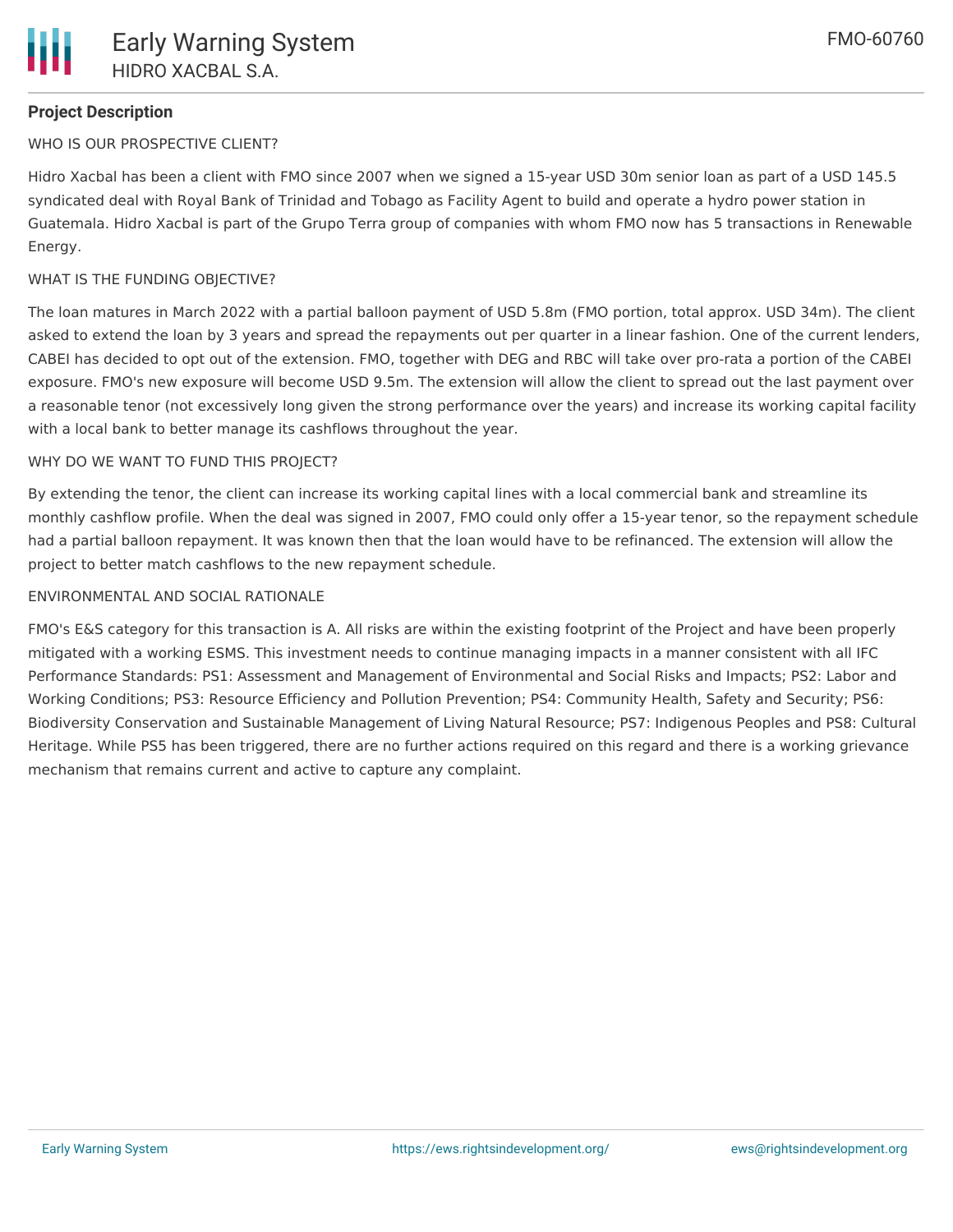

## **Investment Description**

Netherlands Development Finance Company (FMO)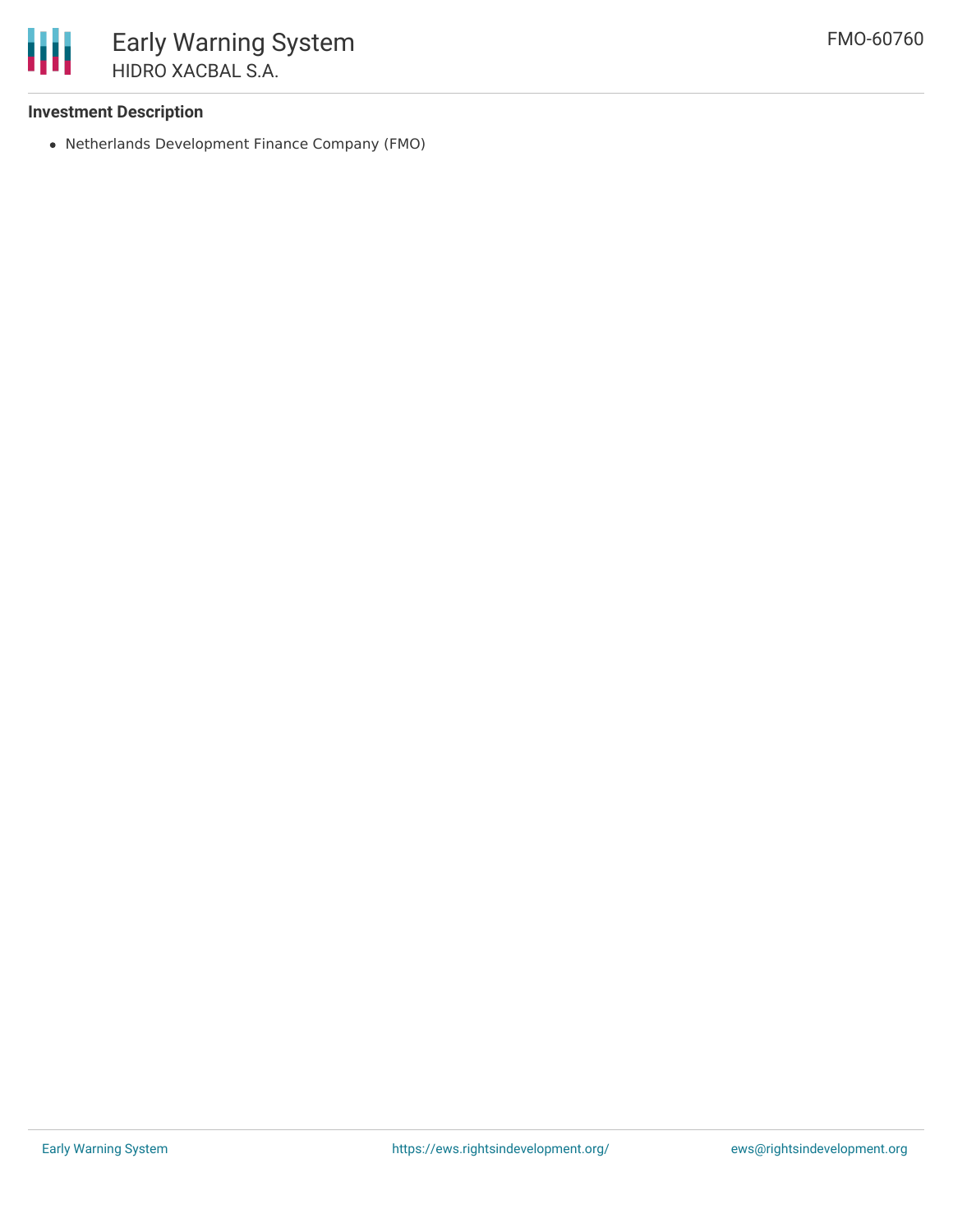

## **Private Actors Description**

One of the current lenders, CABEI has decided to opt out of the extension. FMO, together with DEG (KfW) and RBC will take over pro-rata a portion of the CABEI exposure.